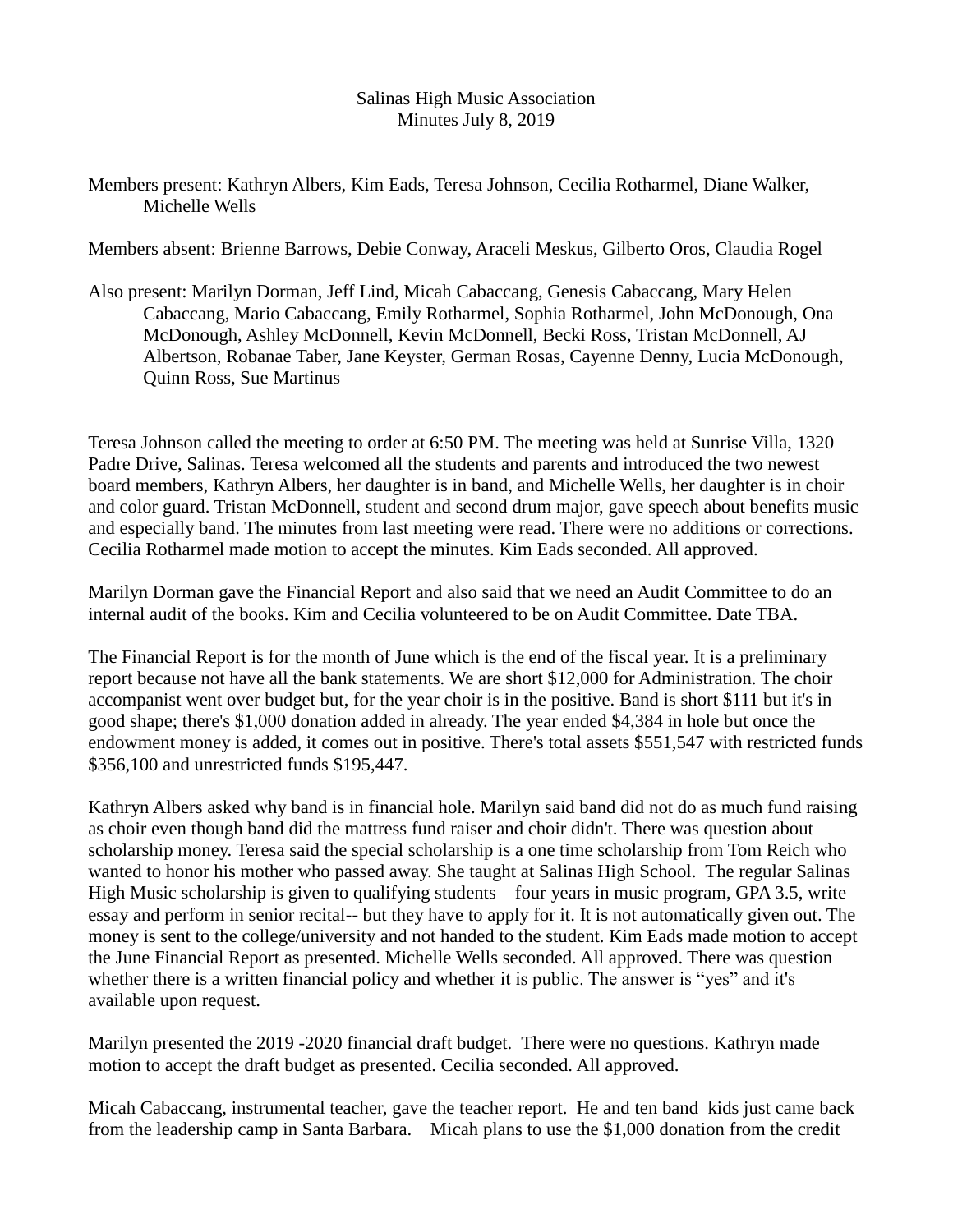union for the band competitions. The invitational band showcase is on October 19 and he has asked Patty Lamar for suggestions/ help on concessions. Per person admission charge is \$5 and schools' bands get in free. The Pit is free but we have to pay the janitors. This is just an exhibition, no judging. Kathryn asked what's the benefit for the band going to competitions. Micah said it's something for kids to work for besides just football games. It exposes students to what high quality shows can be. The mandatory band parents informational meeting is Wednesday, August 14.

Cecilia gave the choir report for Michelle Boulware, choir teacher. The Choir mandatory parent information meeting is August 20.

Jeff Lind, color guard coach, gave his report. The color guard have done a lot this summer. He is not a SHS coach so color guard can only practice at SHS when Micah is present. They are practicing with rifles as well as flags. The kids are buying their own equipment. Jeff is looking for new color guard outfits. Jeff said outfits are \$80 -\$90 each but he's willing to get \$20 cheap ones. Discussion about cost of uniforms.

Teresa gave Scrip report. It's slowing moving along. Cecilia has some actual hard plastic cards in inventory. A lot of users use PrestoPay to re-load their cards electronically, sorta like PayPal. Kathryn said we need to check if in by-laws or policy that Scrip can be considered donation and not refund to purchaser.

Cecilia does the Facebook postings. She puts information she's given and posts pictures and videos. Kathryn says there's problem with putting volunteer sign-ups for rodeo or any other fundraiser on Facebook. Facebook is public and the sign-up sheets on Facebook have students' full names, phone numbers, email addresses and shifts to be worked. Anyone can asses them and that's privacy and identity issues. Kathryn says there should be guidelines, parameters and procedures for official SHMA social media. Pictures and video need parents' release. There can be legal liabilities. Kathryn said parent communication can also use other forms of social media besides Facebook and the website.

The Rodeo is this coming week and we have fundraiser which brings in \$3,500. We have hard time getting adults to help. Juan Moreno will co-ordinate kids and shifts; he did it last year after taking over from Karen Mitchell. There has to be more than one adult there so he needs adult help. We are in VIP tent serving food and busing tables. This is for all days of the Rodeo – Wednesday through Sunday. Question about how and where money is used from rodeo and air show fundraisers. Those two fundraisers goes to Administration to help pay drum coaches, color guard coaches and choir accompanist. Other fundraisers goes to groups. There's no longer fundraising for individual students due to the Williams Act. Discussion.

Two parents volunteered to be SHMA members. Sue Martinus has child in color guard. Kevin McDonnell has a son in band who is also the second drum major. Cecilia made motion to nominate Sue Martinus and Kevin McDonnell to the 2019 -2020 school year Salinas High Music Board. Kathryn seconded. All approved.

Officers for 2019 -2020 SHMA Board are presented. Michelle Wells made motion to nominate for coming school year 2019 -2020 SHMA Board officers

- President: Teresa Johnson
- Vice-President: Cecilia Rotharmel
- Treasure: Kim Eads
- Secretary: Diane Walker